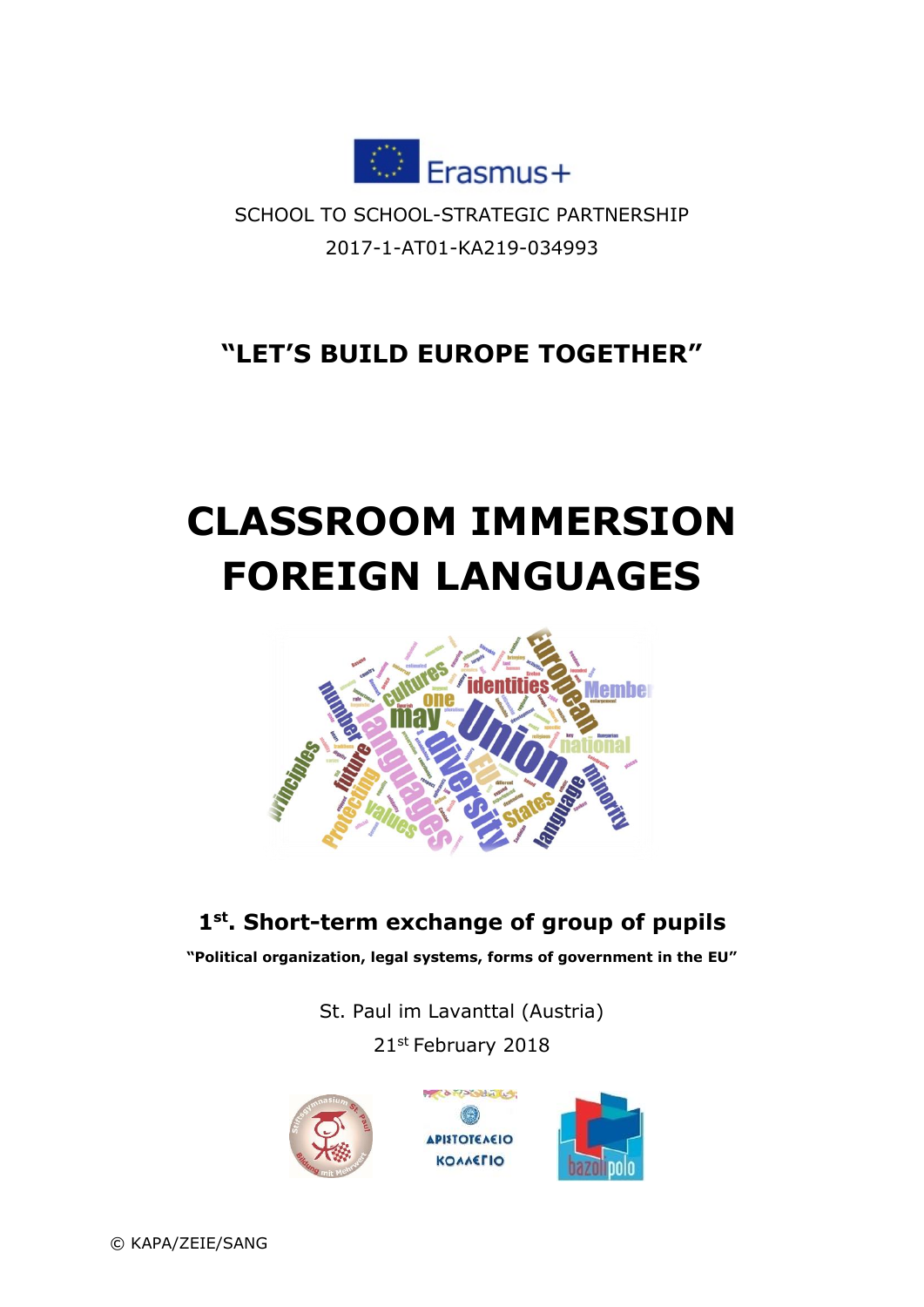## **Assignment of tasks**

#### **1. Brainstorming (10 minutes)**

Individual work: using a mind map write 10 words in your mother tongue about the topic of the exchange "Political organization, legal systems and forms of government in the EU".



Group work: form 4 groups of 8 students (2 groups Austria, 1 group Greece, 1 group Italy).

Compare your results with students with the same mother tongue as yours. As results each language must produce 20 words on the project topic.

#### **3. Reading comprehension on a specialised text (20 minutes)**

Group work: form 4 groups of 8 students (2 groups Austria, 1 group Greece, 1 group Italy).

Each group read a specialised text on the project topic and underline the most important words. At the end each group will add a minimum of 5 English words to their word list.

Text: European Union (<https://www.britannica.com/print/article/196399>)

#### **4. Output/Outcome: Word bank (30 minutes)**

Group work: form 4 groups of 8 students considering the three languages attending the exchange (4 Austrian, 2 Greek, 2 Italian pupils. For each group there must be at least 2 students who design well).

Compare the words and create a word bank about the project topic in English and in all other languages attending the exchange.

| German | Greek | <b>Italian</b> | <b>WE</b> English |
|--------|-------|----------------|-------------------|
|        |       |                |                   |
|        |       |                |                   |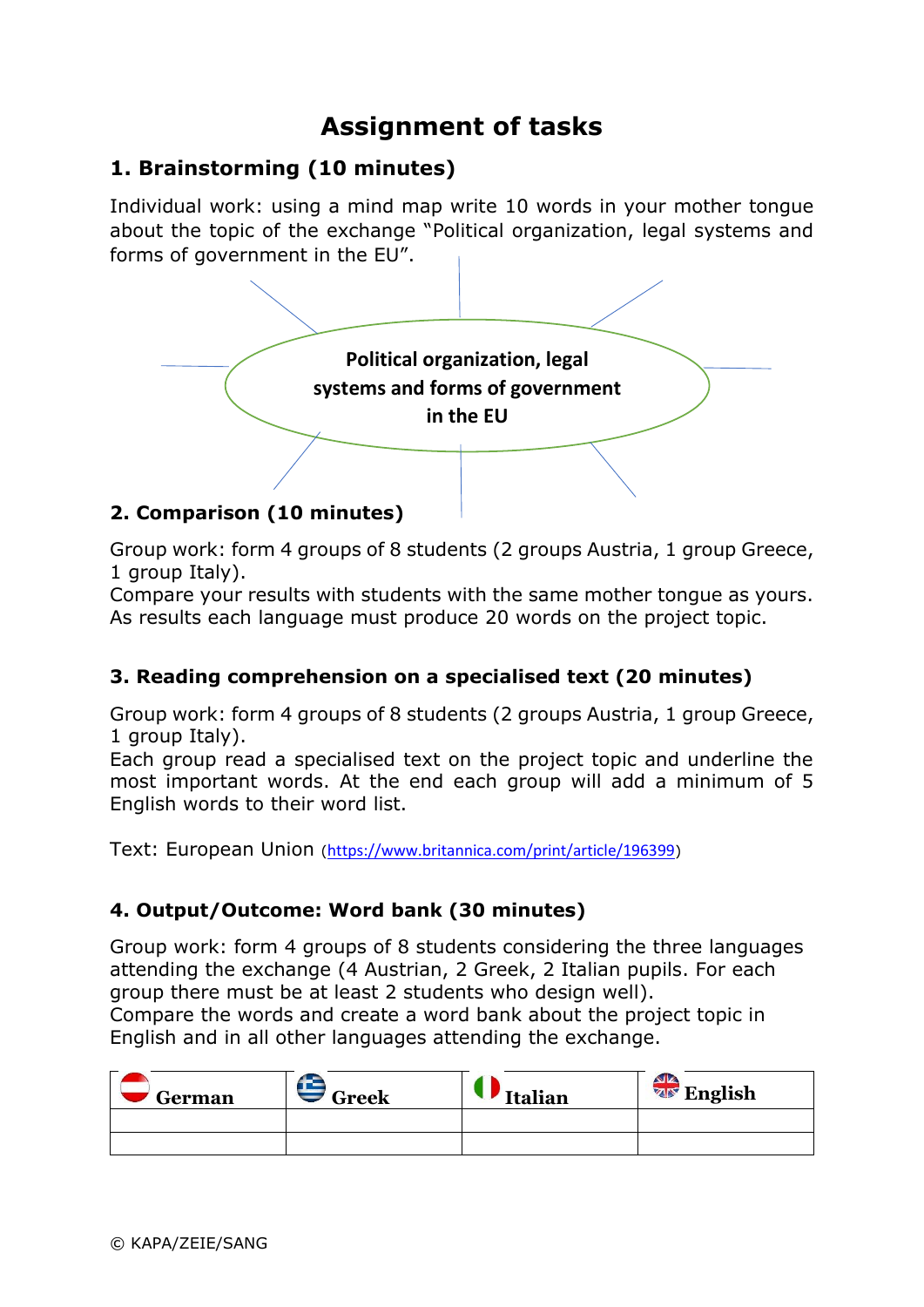#### **5. Output/Outcome: Poster/Visualisation (30 minutes)**

Group work: each group select what is the most important word and try to visualize it on a poster doing a drawing.



#### **6. Blended Mobility Activity (eTwinning)**

Those students of Croatia and Spain not participating in the exchange will be involved via Blended Mobility and will expand the word bank inserting the translation in their mother tongues.

| <b>AIA</b><br>ZIN<br><b>English</b> | German | Ş<br>Croatian | <b>Greek</b> | <b>Italian</b> | <b>Spanish</b> |
|-------------------------------------|--------|---------------|--------------|----------------|----------------|
|                                     |        |               |              |                |                |
|                                     |        |               |              |                |                |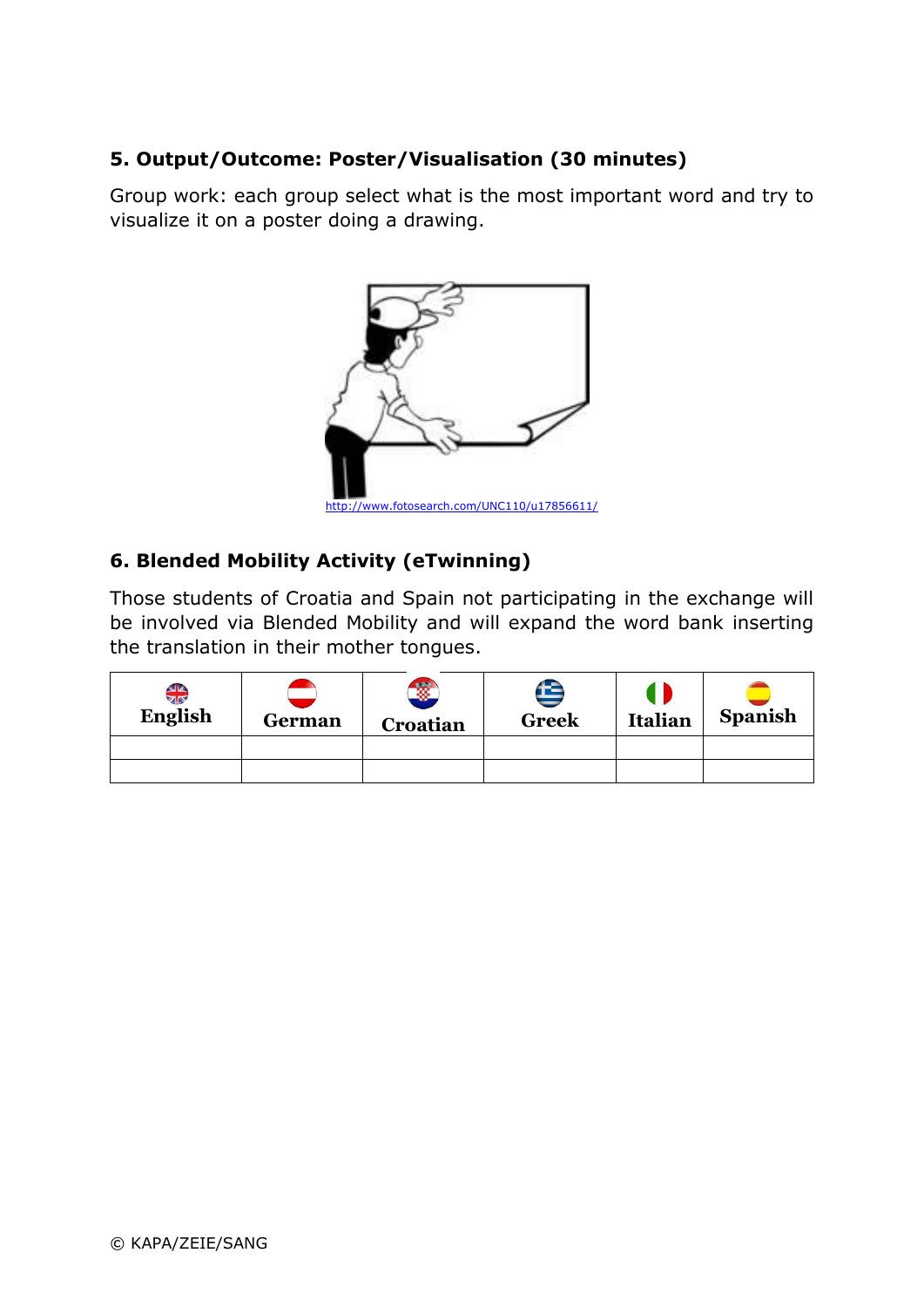**Political organization, legal systems and forms of government in the EU**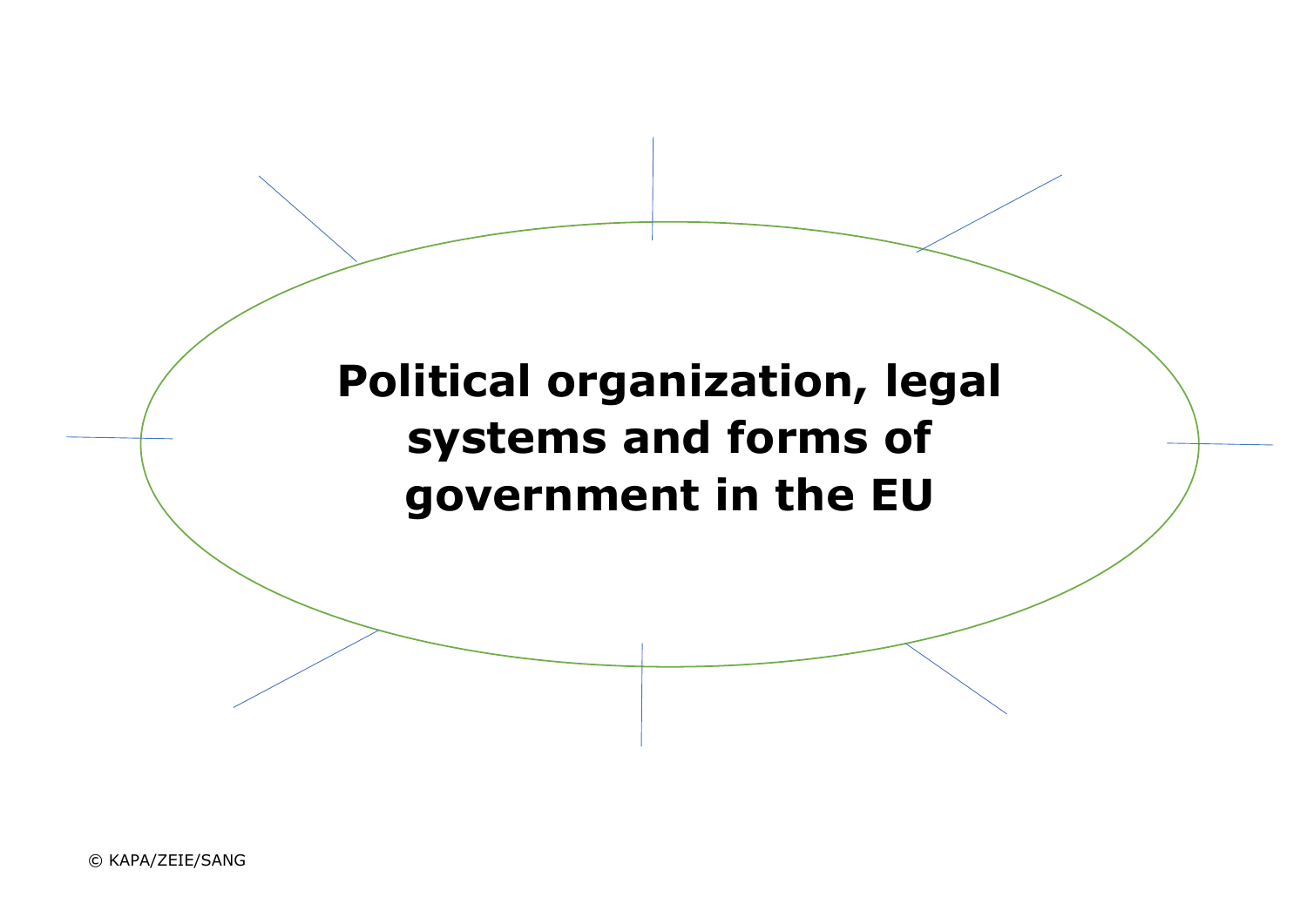#### **Exercise 4 - Word bank**

| German | $\bigoplus$ Greek | <i><u><b>O</b>Italian</u></i> | English |
|--------|-------------------|-------------------------------|---------|
|        |                   |                               |         |
|        |                   |                               |         |
|        |                   |                               |         |
|        |                   |                               |         |
|        |                   |                               |         |
|        |                   |                               |         |
|        |                   |                               |         |
|        |                   |                               |         |
|        |                   |                               |         |
|        |                   |                               |         |
|        |                   |                               |         |
|        |                   |                               |         |
|        |                   |                               |         |
|        |                   |                               |         |
|        |                   |                               |         |
|        |                   |                               |         |
|        |                   |                               |         |
|        |                   |                               |         |
|        |                   |                               |         |
|        |                   |                               |         |
|        |                   |                               |         |
|        |                   |                               |         |
|        |                   |                               |         |
|        |                   |                               |         |
|        |                   |                               |         |
|        |                   |                               |         |
|        |                   |                               |         |
|        |                   |                               |         |
|        |                   |                               |         |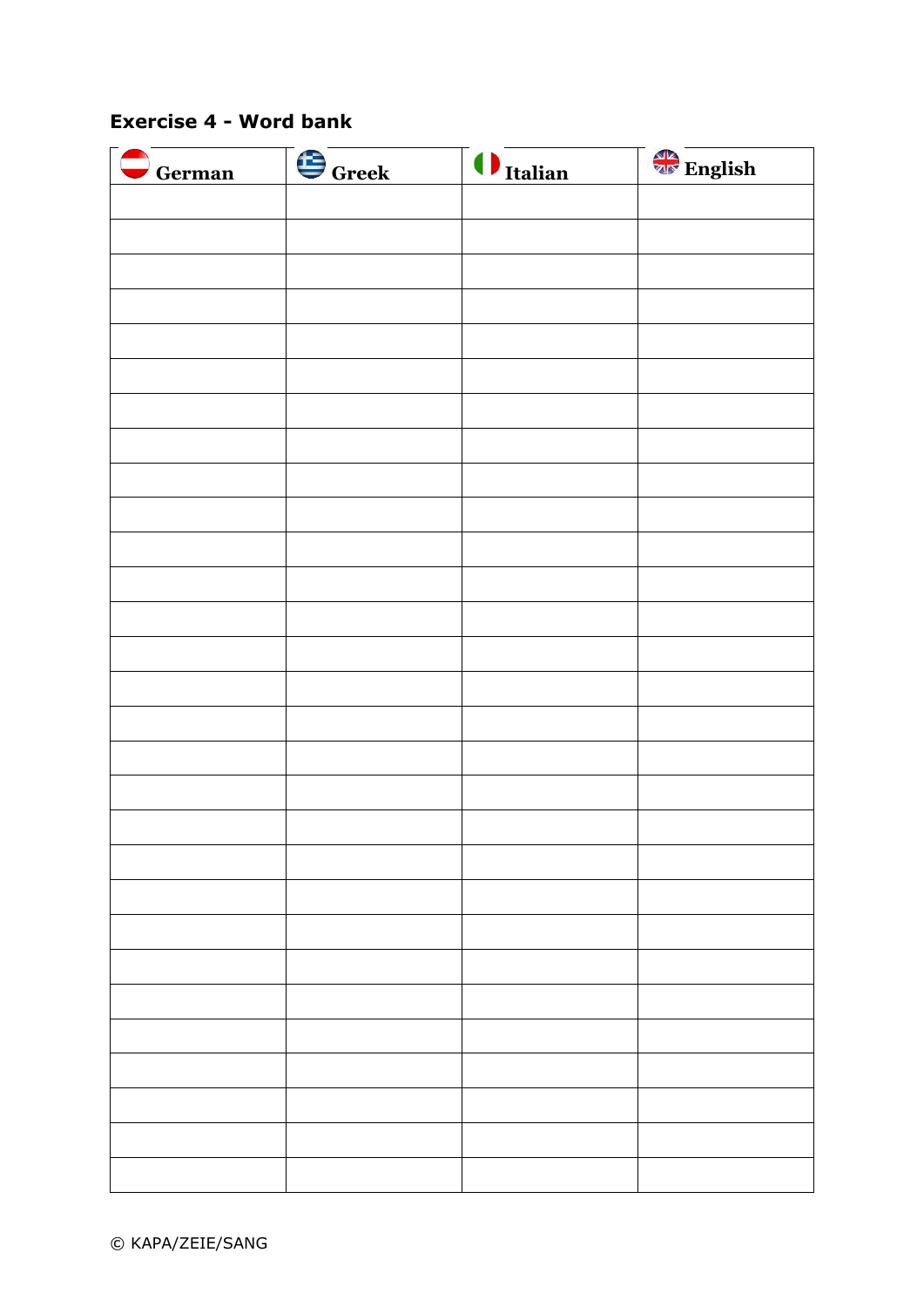| $\bigcirc$ German | G <sub>Greek</sub> | <i><u><b>Italian</b></u></i> | English |
|-------------------|--------------------|------------------------------|---------|
|                   |                    |                              |         |
|                   |                    |                              |         |
|                   |                    |                              |         |
|                   |                    |                              |         |
|                   |                    |                              |         |
|                   |                    |                              |         |
|                   |                    |                              |         |
|                   |                    |                              |         |
|                   |                    |                              |         |
|                   |                    |                              |         |
|                   |                    |                              |         |
|                   |                    |                              |         |
|                   |                    |                              |         |
|                   |                    |                              |         |
|                   |                    |                              |         |
|                   |                    |                              |         |
|                   |                    |                              |         |
|                   |                    |                              |         |
|                   |                    |                              |         |
|                   |                    |                              |         |
|                   |                    |                              |         |
|                   |                    |                              |         |
|                   |                    |                              |         |
|                   |                    |                              |         |
|                   |                    |                              |         |
|                   |                    |                              |         |
|                   |                    |                              |         |
|                   |                    |                              |         |
|                   |                    |                              |         |